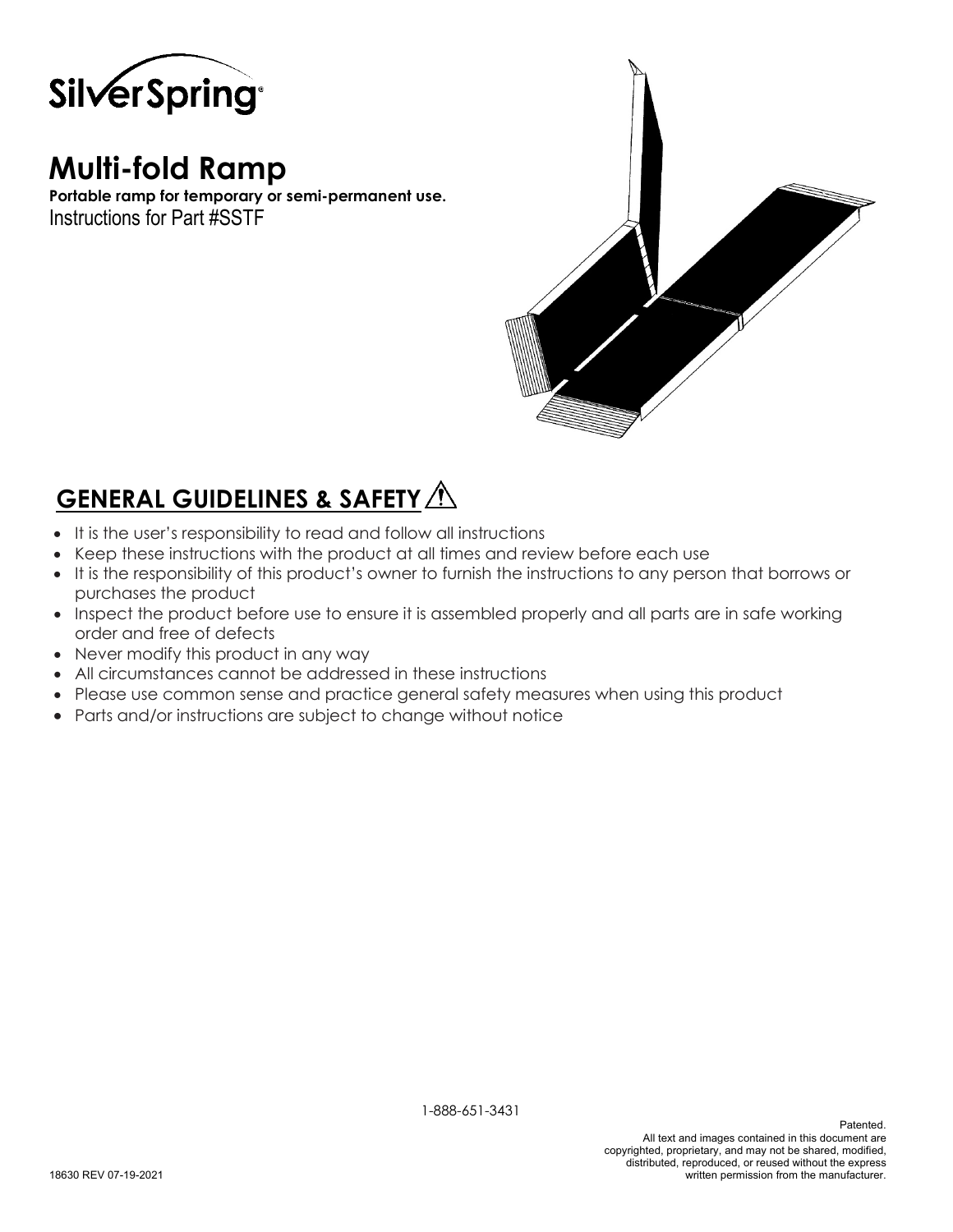## **SYMBOLS**

- The **WARNING** symbol indicates a potentially hazardous condition/situation. The warnings throughout this document, and on your equipment, if any, are for the protection of people and property. Failure to abide by warnings will result in a waiver of all liabilities, loss of your warranty, and could result in equipment damage and or failure, property damage, risk of serious bodily injury, and or death to operators, riders, and those nearby. The symbol may appear in various colors and in conjunction with other symbols.
- **U** The **NOTE** symbol indicates important information. Failure to obey all notes could result in improper operation, less-than-optimum equipment performance, and at the sole discretion of the equipment manufacturer, may void your warranty. The symbol may appear in various colors and in conjunction with other symbols.

#### **WARNINGS**

- $\triangle$  Maximum weight capacity is 700 lbs.; never exceed weight capacity.
- A Prior to assembly and use, read and follow all instructions, warnings, and labels. Following all instructions and obeying all warnings before and during use is necessary for safe operation. For additional information or to obtain replacement copies of instructions or labels, call 1-888-651-3431.
- $\triangle$  For wheelchairs and scooters only; not for commercial use.
- A Before use, refer to your mobility equipment's owner guide for acceptable ramp usage, including proper slope/incline, chair direction, etc.; never exceed its recommendations.
- $\triangle$  Only use the ramp with a qualified helper and always use a lap belt.
- A Before each use, check the ramp for worn, loose, or damaged parts. If you find any of these conditions, do not use the ramp. Call 1-888-651-3431 for service or repairs; failure to do so may cause injury.
- $\triangle$  Do not use the ramp if it is damaged or unstable.
- $\triangle$  Do not tamper with, attempt to repair, or modify any portion of the ramp.
- $\triangle$  Use caution when folding and unfolding the ramp to avoid all potential pinch points.
- **A** Ensure that the landings the ramp will be placed on are substantial and of sound construction.
- Use only if the secure, unobstructed, level landings can support, at minimum, the same weight capacity as the ramp (700 lbs.).
- Ensure that the surface area of both top lip transition plates fully overlaps a secure, unobstructed, level landing enough to safely install provided clevis pins or other non-provided anchoring hardware, and rests firmly against the upper landing. If a secure, unobstructed, level landing cannot be attained, do not use the ramp.
- $\triangle$  Ensure that the ramp is securely anchored before each use.
- $\triangle$  Use only if sufficient maneuvering room is available at both ends of the ramp to assure safe travel when entering and exiting the ramp.
- $\triangle$  The ramp surface may be slippery in wet conditions; use caution if the surface is wet as traction may be reduced.
- ▲ Do not use the ramp if its surface is covered with ice, snow, dirt, leaves, or other debris. Remove all accumulations and sweep the surface clean before use.
- $\triangle$  Improper use of the ramp could result in serious injury.
- $\triangle$  Always exercise caution when handling, installing, and or using the ramp.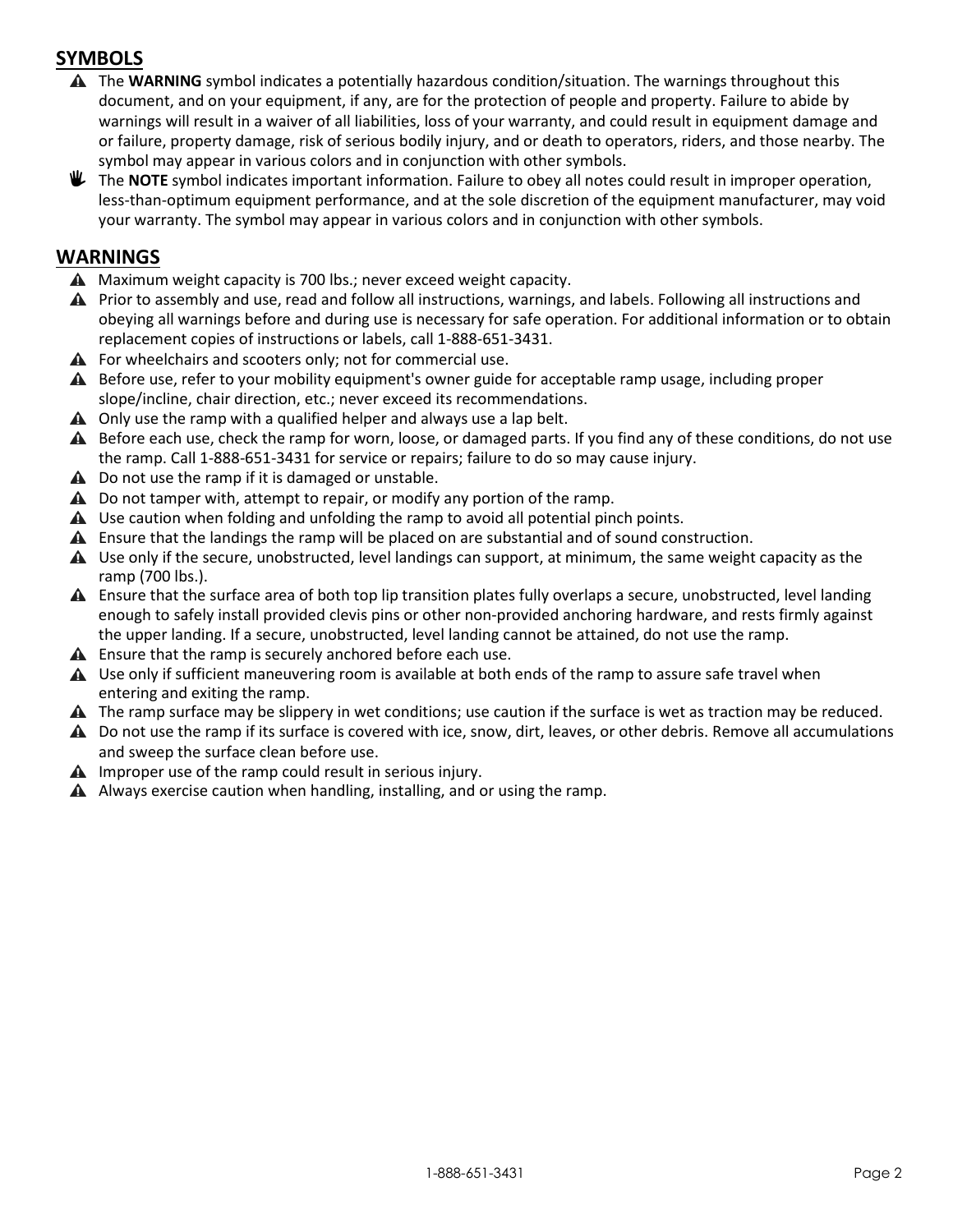## **GETTING STARTED**

- 1. Read this instruction manual in its entirety before use and follow all instructions before and during use.
- 2. Before use, refer to your mobility equipment's owner guide for acceptable ramp usage, including proper slope/incline, chair direction, etc.; never exceed its recommendations.
- 3. Before each use, check the ramp for worn, loose, or damaged parts. If you find any of these conditions, do not use the ramp.
- 4. Confirm that all package contents are present. Open the shipping box and inspect for damaged or missing parts. If damaged or missing parts are noted, do not use the ramp.

## **PACKAGE CONTENTS**

| <b>QTY</b>     | <b>DESCRIPTION</b>            | <b>IMAGE (NOT SHOWN TO ACTUAL SIZE)</b> |
|----------------|-------------------------------|-----------------------------------------|
| $\mathbf{1}$   | SILVERSPRING® MULTI-FOLD RAMP |                                         |
| $\overline{2}$ | <b>CLEVIS PIN</b>             |                                         |
| $\overline{2}$ | <b>HINGE PIN</b>              |                                         |
| $\mathbf{1}$   | <b>INSTRUCTIONS</b>           | Sive Spring<br>multi cod kon            |

### **CARE AND MAINTENANCE**

- 1. Before each use, check the ramp for worn, loose, or damaged parts. If you find any of these conditions, do not use the ramp.
	- $\triangle$  Do not tamper with, attempt to repair, or modify any portion of the ramp.
- 2. Keep the ramp surface clear of ice, snow, dirt, leaves, and other debris. For ice and or snow, remove all accumulations and sweep surface clean. For dirt, leaves, and other debris, sweep surface or wash with a soft bristle brush and non-alkaline detergent; rinse well.
	- $\triangle$  The ramp surface may be slippery in wet conditions. Use caution if surface is wet as traction may be reduced.
- 3. Store the ramp in a cool, dry place when not in use.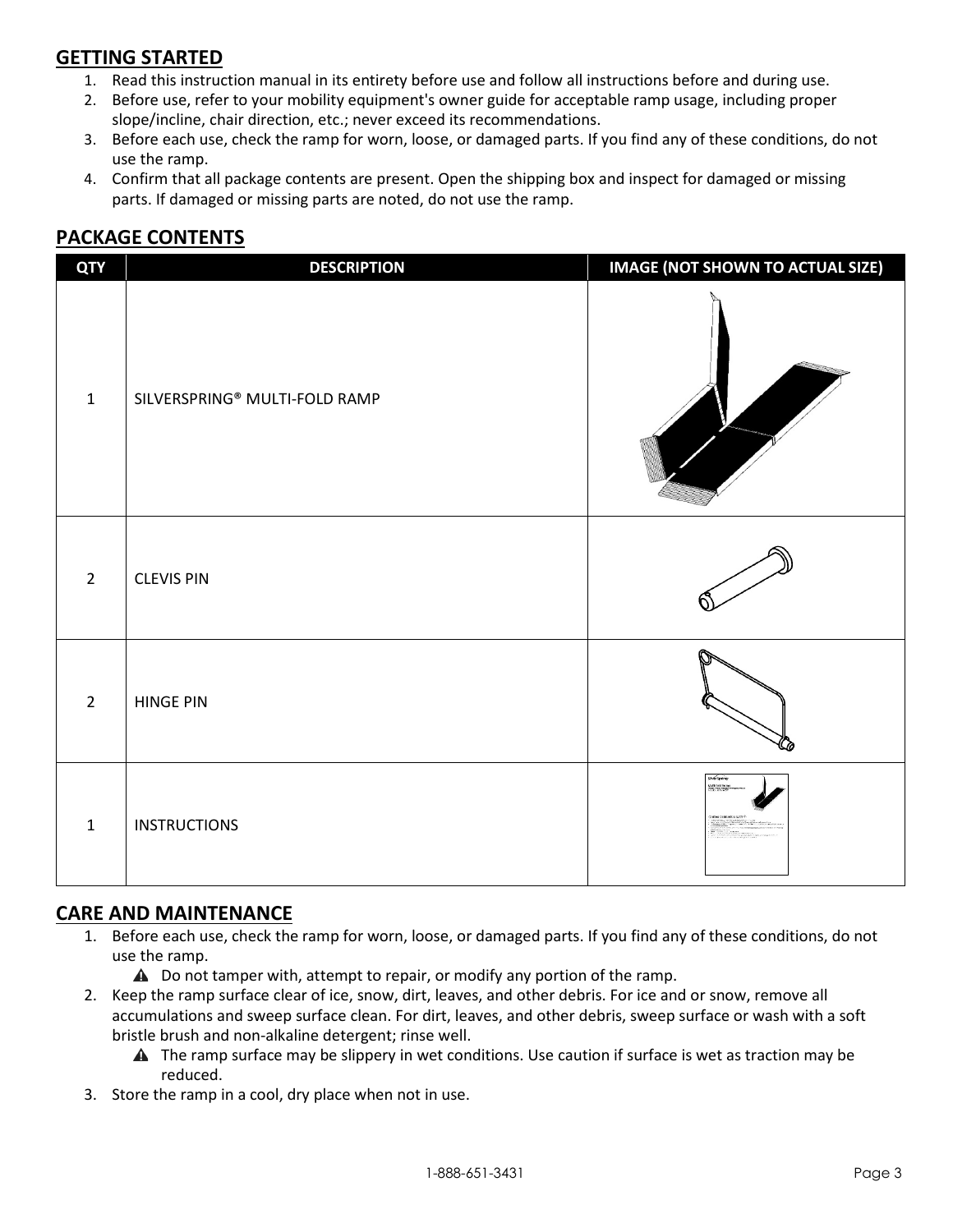## **SET UP AND USE**

- 1. The ramp is shipped fully assembled. To unfold for use, position the ramp approximately its full length out from a secure, unobstructed, level landing.
- 2. Unfold the first top half of the ramp (labeled TOP) toward the upper landing and place the ramp so that the top lip transition plate fully overlaps the upper landing and is securely supporting the ramp (FIG. 1).
- 3. Unfold the second top half of the ramp so that both halves are fully extended lengthwise, with one half positioned face down on top of the other (FIG. 2).
- 4. Complete the ramp opening, exposing the entire applied slip-resistant tread surface, then center the ramp on the upper landing (FIG. 3).
- 5. Ensure that the surface area of both top lip transition plates fully overlaps a secure, unobstructed, level landing enough to safely install provided clevis pins or other non-provided anchoring hardware, and rests firmly against the upper landing (FIG. 4).
	- a. If the top lip transition plates are not long enough to fully overlap a secure, unobstructed, level landing, a SUITCASE® Top Lip Extension ('TLE') is an available option (sold separately). See 'OPTIONAL ACCESSORY' section for more information.
- 6. Securely anchor the ramp to the upper landing (FIG. 3).
	- $\triangle$  Ensure that the ramp is securely anchored before each use.
	- a. TEMPORARILY: To attach temporarily using the provided clevis pins, position the ramp securely and use the hole in each top lip transition plate as a template to drill corresponding ¼ holes into the upper landing (ensure drilled holes are deep enough to fully seat each clevis pin). Fully insert a clevis pin (FIG. 4) through the pre-drilled hole in each top lip transition plate and into the corresponding drilled holes in the landing.
	- b. SEMI-PERMANENTLY: To attach semi-permanently using non-provided anchoring hardware, position the ramp securely and use the hole in each top lip transition plate as a template to identify anchor locations. Install non-provided anchoring hardware flush with the surface of each top lip transition plate and ensure that it does not create a hazard.
		- $\mathbf{\Psi}$  Semi-permanent anchoring hardware is not provided.
		- When using non-provided anchoring hardware, follow hardware manufacturer's installation instructions, ensuring that hardware is of sufficient type and size to prevent ramp slippage or undo movement.

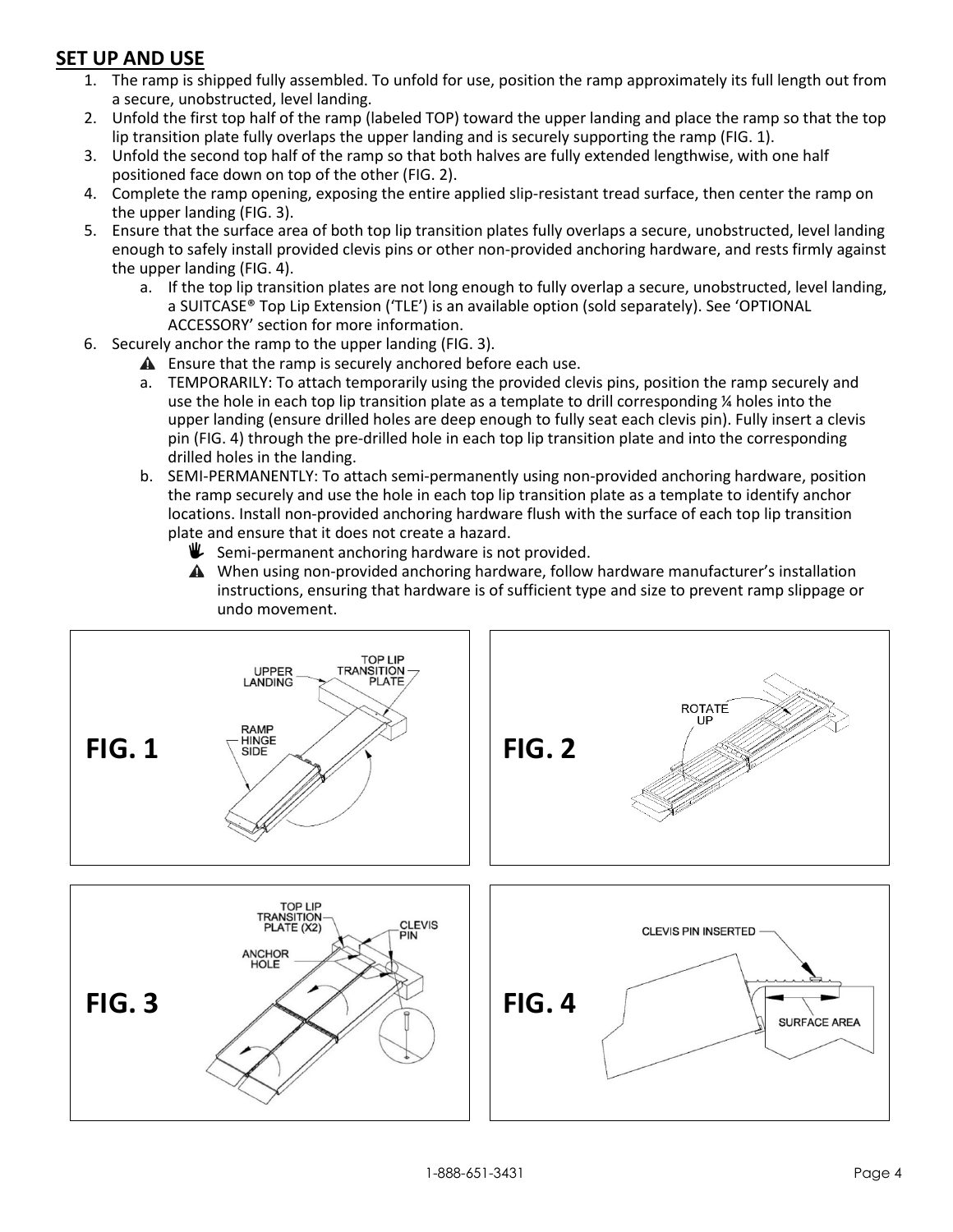- 7. For stowage and transportation, or for loading unoccupied mobility equipment with a wider wheelbase, the ramp can be separated into two halves (FIG. 5) by removing (2 ea.) hinge bolts and nylon locknuts (FIG. 6).
	- **A** The ramp may be separated for use when loading or unloading unoccupied mobility equipment only. When the ramp is used with occupied mobility equipment, ensure that the ramp halves are rejoined as described in 'STEP 11'.
- 8. Place the two ramp halves in a position that facilitates the load being centered on each half (FIG. 5).  $\triangle$  Always keep ramp loads on the centerlines (FIG. 5).
- 9. Ensure that the surface area of both top lip transition plates fully overlaps a secure, unobstructed, level landing enough to safely install provided clevis pins or other non-provided anchoring hardware, and rests firmly against the upper landing (FIG. 4).
- 10. Securely anchor each ramp half before use (FIG. 5); refer back to 'STEP 6' for anchoring procedures.
- 11. The ramp halves can be rejoined using provided (2 ea.) hinge pins or (2 ea.) original hinge bolts and nylon locknuts by positioning the ramp as shown (FIG. 6).
	- a. Align hinges, then insert either a hinge pin or hinge bolt and nylon locknut into each hinge assembly.
	- b. If using hinge pins, ensure that the pins are closed and that the spring section of the pin is on the underside (non-treaded side) of the ramp. If using hinge bolts and nylon locknuts, tighten securely.
		- ᄣ When hinge pins or hinge bolts and nylon locknuts are not in use, store in one side of the hinge.
		- $\blacktriangle$ Be sure to always rejoin the ramp halves using the provided (2 ea.) hinge pins or (2 ea.) original hinge bolts and nylon locknuts.
- 12. To prevent the ramp halves from swinging open when carrying the ramp, press the hook & loop straps together and ensure that they are firmly connected (FIG. 6).
- 13. Prior to using the ramp, pull the straps apart.

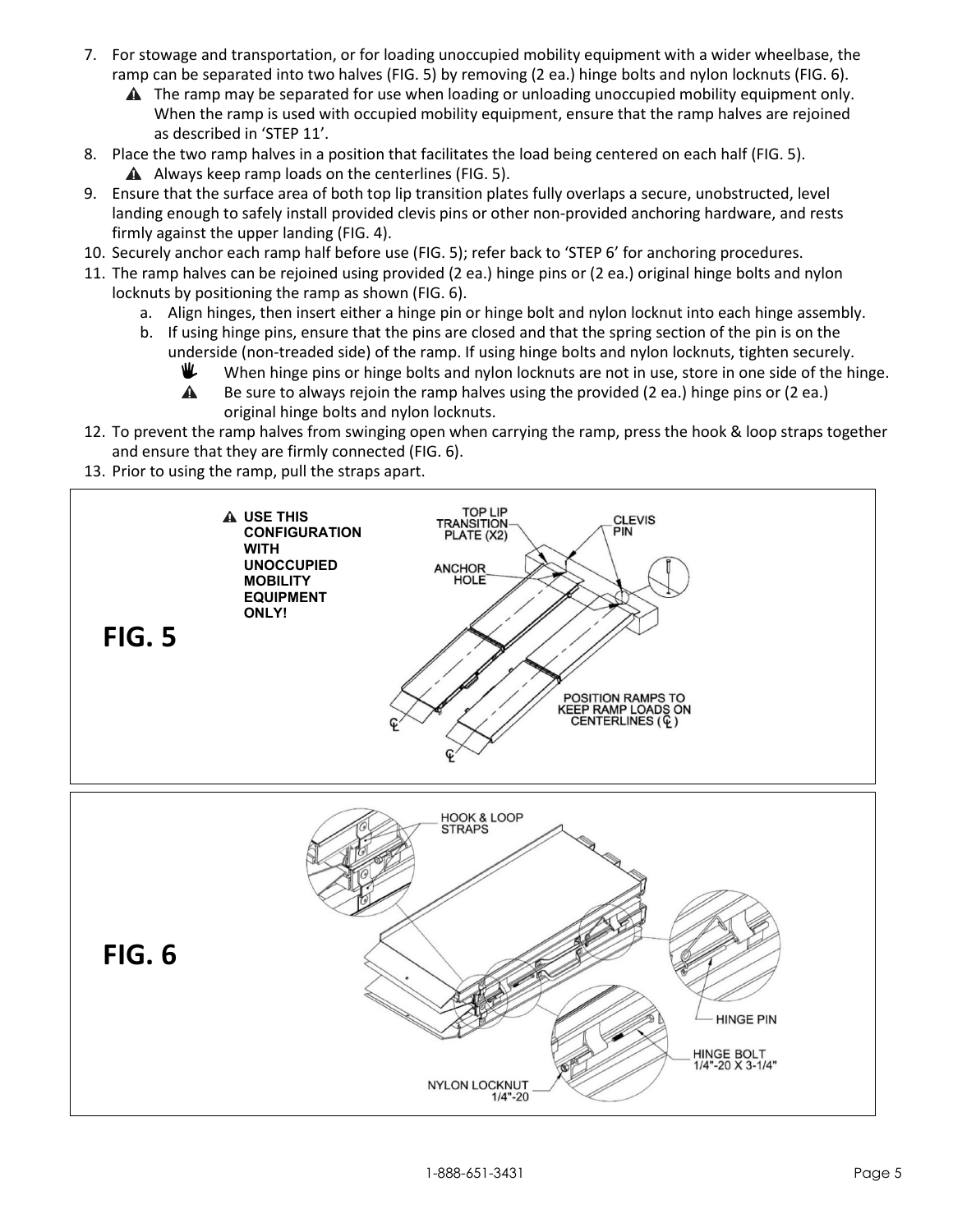### **OPTIONAL ACCESSORY**

- 1. If the ramp's top lip transition plates are not long enough to fully overlap a secure, unobstructed, level landing, a SUITCASE® Top Lip Extension ('TLE') is an available option that increases the standard 3" reach of the top lip transition plates to 9", in many cases, allowing the ramp to clear an obstruction to create a smooth transition. Visit www.DiscountRamps.com or call 1-888-651-3431 for more information.
	- A Use of the TLE reduces overall ramp weight capacity to 500 lbs.; never exceed weight capacity.
	- **A** If a secure, unobstructed, level landing cannot be attained, do not use the ramp.

### **INCLINE CHART**

 $\triangle$  An incline chart is provided below, however, it is intended only as a guideline. Before use, refer to your mobility equipment's owner guide for acceptable ramp usage, including proper slope/incline, chair direction, etc.; never exceed its recommendations.

|      |     | <b>RAMP LENGTH</b> |              |                |                |                |                  |                  |                |                |  |  |
|------|-----|--------------------|--------------|----------------|----------------|----------------|------------------|------------------|----------------|----------------|--|--|
|      |     | $2^{\prime}$       | 3'           | 4'             | 5'             | 6'             | 7'               | 81               | 9'             | 10'            |  |  |
| RISE | 3"  | $7.2^\circ$        | $4.8^\circ$  | $3.6^\circ$    | $2.9^\circ$    | $2.4^{\circ}$  | $2.0^\circ$      | 1.8 <sup>°</sup> | $1.6^\circ$    | $1.4^{\circ}$  |  |  |
|      | 4"  | $9.6^\circ$        | $6.4^\circ$  | $4.8^\circ$    | $3.8^\circ$    | $3.2^\circ$    | 2.7°             | $2.4^{\circ}$    | 2.1°           | $1.9^\circ$    |  |  |
|      | 5"  | 12°                | $8.0^\circ$  | $6.0^\circ$    | $4.8^\circ$    | $4.0^\circ$    | $3.7^\circ$      | 3.0 <sup>o</sup> | $2.7^\circ$    | $2.4^{\circ}$  |  |  |
|      | 6"  | 14.5°              | $9.6^\circ$  | $7.2^\circ$    | $5.7^\circ$    | $4.8^\circ$    | 4.1°             | $3.6^\circ$      | $3.2^\circ$    | $2.9^\circ$    |  |  |
|      | 7"  |                    | 11.2°        | $8.4^\circ$    | $6.7^\circ$    | $5.6^\circ$    | 4.8 <sup>o</sup> | 4.2°             | 3.7°           | $3.3^\circ$    |  |  |
|      | 8"  |                    | $12.8^\circ$ | $9.6^\circ$    | $7.7^\circ$    | $6.4^\circ$    | 5.5°             | $4.8^\circ$      | $4.2^\circ$    | $3.8^\circ$    |  |  |
|      | 9"  |                    | 14.5°        | $10.8^{\circ}$ | $8.6^\circ$    | $7.2^\circ$    | $6.2^\circ$      | 5.4°             | $4.8^\circ$    | $4.3^\circ$    |  |  |
|      | 10" |                    |              | $12.0^\circ$   | $9.6^\circ$    | $8.0^\circ$    | $6.8^\circ$      | $6.0^\circ$      | 5.3°           | $4.8^\circ$    |  |  |
|      | 12" |                    |              | 14.5°          | 11.5°          | $9.6^\circ$    | $8.2^\circ$      | $7.2^\circ$      | $6.4^\circ$    | $5.7^\circ$    |  |  |
|      | 14" |                    |              |                | $13.5^{\circ}$ | 11.2°          | $9.6^\circ$      | $8.4^{\circ}$    | $7.4^\circ$    | $6.7^\circ$    |  |  |
|      | 16" |                    |              |                |                | $12.8^{\circ}$ | 11.0°            | $9.6^\circ$      | $8.5^\circ$    | $7.7^\circ$    |  |  |
|      | 18" |                    |              |                |                | 14.5°          | $12.4^{\circ}$   | $10.8^{\circ}$   | $9.6^\circ$    | $8.6^\circ$    |  |  |
|      | 20" |                    |              |                |                |                | 13.8°            | $12.0^{\circ}$   | $10.7^{\circ}$ | $9.6^\circ$    |  |  |
|      | 22" |                    |              |                |                |                |                  | 13.2°            | 11.8°          | $10.6^\circ$   |  |  |
|      | 24" |                    |              |                |                |                |                  | 14.5°            | $12.8^{\circ}$ | 11.5°          |  |  |
|      | 26" |                    |              |                |                |                |                  |                  | $13.9^\circ$   | $12.5^\circ$   |  |  |
|      | 28" |                    |              |                |                |                |                  |                  | $15.0^\circ$   | $13.5^{\circ}$ |  |  |
|      | 30" |                    |              |                |                |                |                  |                  |                | $14.5^\circ$   |  |  |



### **TO ESTABLISH THE PROPER RAMP LENGTH**

- 1. Determine the incline that your chair is designed to climb.
- 2. Measure the rise (distance from top step, porch, van, etc. to the ground).
- 3. Refer to Incline Chart to find proper ramp length.
	- $\triangle$  At any incline, use ramp only with a qualified helper and always use a lap belt.